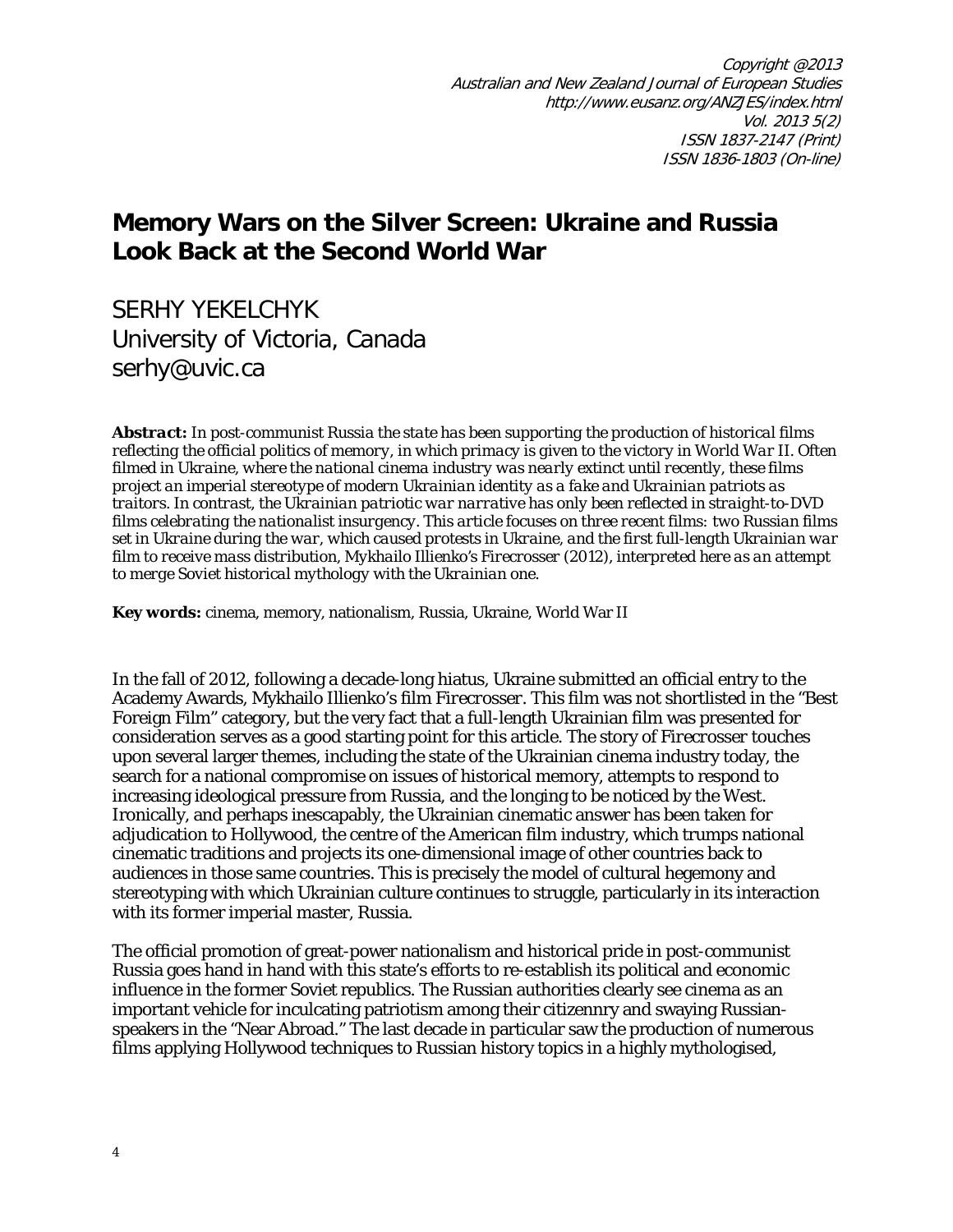patriotic version.<sup>[1](#page-1-0)</sup> One can argue that this cinematic version of history also has an obviously imperialistic, colonizing dimension because it claims for Russia some (heroic) historical events and (positive) fictional characters from the empire's other peoples. As we will see below, this is particularly true of Ukraine, an Eastern Slavic nation traditionally seen by Russians as their "younger brother." Whereas the modern states and national identities of the former empire's non-Russian nationalities are presented as fakes, their ancient heroic pasts are still regarded as "Russian," as are, of course, their true selves. The representation becomes more complex in the portrayal of twentieth-century conflicts involving a direct clash between a separate national identity and the common imperial one, such as World War II. In such cases, the producers of the Russian cultural myth introduce "good" and "bad" Ukrainians or show the "bad" ones discovering their "true" Russian selves. Cultural representations of Ukraine and Ukrainians are particularly important in the structure of Russian historical mythology because of the perceived close ethnic affinity and the many events from Ukrainian history that are traditionally interpreted as "heroic pages" of Russian history. No other post-Soviet nation challenges—by its very existence—Russian cultural myths so profoundly; not even the third East Slavic country, Belarus, which in any case emphasises its affinity with Russia.

The Great Patriotic War, as World War II is still known in Russia, remains at the heart of the official politics of memory; it is the principal discursive site where Russia's historical self-image is constructed. No other historical subject has generated such a massive filmography in postcommunist Russia.[2](#page-1-1) State agencies and Kremlin-friendly oligarchs provide generous funding for patriotic films about the war. In general, the Russian state is actively involved in the national cinema industry by supporting "deserving" film projects through the Ministry of Culture and the Federal Foundation for Social and Economic Support of National Cinematography (the "Cinema Fund"). In 2012 the Russian federal budget allocated 5.9 billion rubles (US\$188 million) for these purposes—a significant amount given that a typical film budget in Russia is only several million.[3](#page-1-2) Interestingly, very few Russian World War II films recoup their production expenses. Even the two recent, big-budget, and highly publicised war films completing Sergei Mikhalkov's trilogy that began with his Oscar-winning *Burnt by the Sun*, *Exodus* (2010), and *Citadel* (2011) flopped at the box office. However, the Russian film critic Daniil Dondurei has argued that the state supports war films with a clear understanding that they are not made to make money but to reach out to the public through repeated reruns on television.<sup>[4](#page-1-3)</sup> In other words, the Russian authorities regard the production of such films as an important propaganda measure for both the domestic audience and the former Soviet republics, where film distribution networks are often controlled by Russian companies, and Russian films are still widely shown in cinemas and on television. The foreign-policy angle is important because the current "memory wars" between Russia and other post-Soviet states most often focus precisely on differing interpretations of the war, in particular the Red Army's "liberation" and various national insurgencies.<sup>[5](#page-1-4)</sup> In the case of

<span id="page-1-2"></span>Russian Films," *Canadian Slavonic Papers* 54, Nos. 3–4 (September–December 2012), pp. 295–318. <sup>3</sup> Nevafilm, "The Film Industry in the Russian Federation: A Report for the European Audiovisual Observatory, November 2012," p. 8 [<http://www.obs.coe.int/oea\\_publ/eurocine/russianfilmindustry\\_nevafilm2012.pdf.en>](http://www.obs.coe.int/oea_publ/eurocine/russianfilmindustry_nevafilm2012.pdf.en), accessed 23 September 2013.

<span id="page-1-3"></span><sup>4</sup> D. Dondurei, "Ne otkhodia ot kassy," *Itogi*, No. 49, 2010, pp.78–79.

l

<span id="page-1-0"></span><sup>1</sup> See S. M. Norris, *Blockbuster History in the New Russia: Movies, Memory, and Patriotism*, Bloomington, Indiana University Press, 2012 and Jasmijn Van Gorp, "Inverting Film Policy: Film as Nation Builder in Post-Soviet Russia, 1991–2005," *Media, Culture, and Society* Vol. 33, No. 2, 2011, pp. 243–58.

<span id="page-1-1"></span><sup>2</sup> See, more recently, T. Smorodinskaya, "The Fathers' War Through the Sons' Lenses," in *Cinepaternity: Fathers and Sons in Soviet and Post-Soviet Film,* Helena Goscilo and Yana Hashamova (ed.), Bloomington, Indiana University Press, 2010, pp. 89–112; Elena Baraban, "Forget the War: Wartime Subjectivity in Post-Soviet

<span id="page-1-4"></span><sup>5</sup> See for example recent works published in Russia: Gennadii Bordiugov, *"Voiny pamiati" na postsovetskom prostranstve* (Moscow: AIRO–XXI, 2011); G. Kasianov and A. Miller, *Rossiia–Ukraina: Kak pishetsia istoriia*, Moscow, RGGU, 2011, Chapter 6.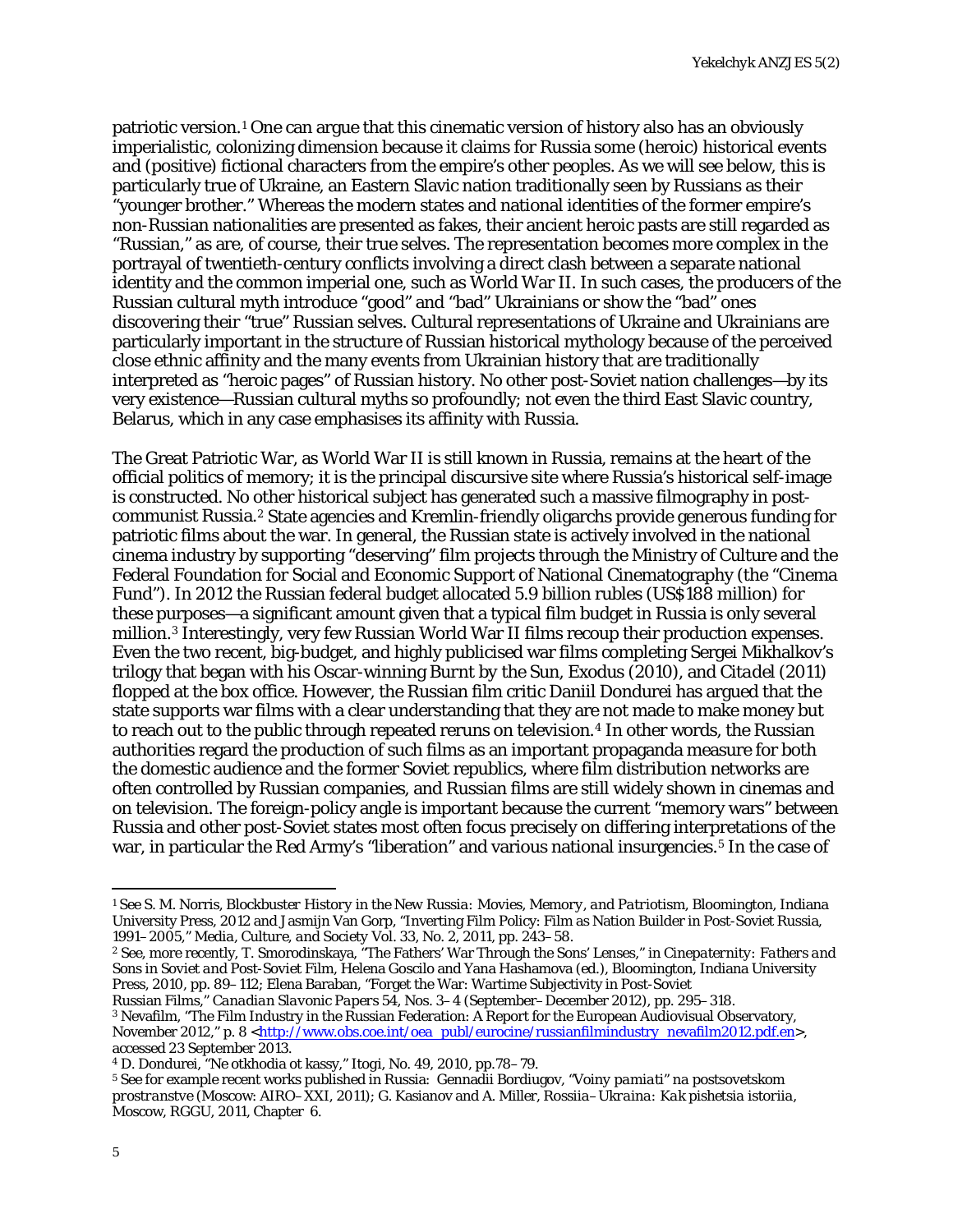Ukraine, where society is split on these issues, Russian cinematic propaganda has also become a weapon in internal political struggles.

Unlike in Russia, in Ukraine the significance of World War II for national history remains a highly divisive issue. The cult of anti-Soviet nationalist insurgents is by now well established in the western part of the country, whereas in central and eastern Ukraine the Soviet narrative of the war has remained unchallenged, until recently. The administration of President Viktor Yushchenko (2005–10) made the first serious attempt to recognise the fighters of the Ukrainian Insurgent Army (UPA) as war veterans alongside those Ukrainians who served in the Red Army, as well as to elevate the nationalist leaders Stepan Bandera and Roman Shukhevych to the status of national heroes in a very literal sense, by awarding them the Hero of Ukraine medal.<sup>[6](#page-2-0)</sup> Even under Yushchenko, however, the state provided only sporadic and insignificant financial support for the production of patriotic historical films. His successor and political opponent, President Viktor Yanukovych, is even less likely to encourage the nation-wide rehabilitation of the Organization of Ukrainian Nationalists (OUN), because he relies on the support of the eastern Ukrainian electorate, which embraces the Soviet narrative of the Great Patriotic War. Whereas under Yushchenko Russian films could be banned for their negative representations of Ukrainians, this has not happened under Yanukovych.

In addition to being a significant market for the distribution of Russian films, Ukraine also serves as a production base for them. It is cheaper for Russian producers to hire facilities and personnel in Ukraine, where the native film industry has become practically extinct, yet Sovietbuilt studios remain. According to Ukrainian newspaper reports from 2011, the three film studios in Kyiv, Odessa, and Yalta have been surviving primarily by renting their facilities for the filming of various Russian films as well as Russian and some Ukrainian TV shows. (There is also some agricultural production taking place on the land surrounding the Odessa Studios, including the commercial growing of organic melons and other produce.[7\)](#page-2-1) It is no wonder that Ukrainian actors and technical personnel covet invitations from Russian film producers. Ironically, they often find themselves playing the very roles that fit the traditional Russian stereotype of Ukrainians as their lazy, funny, singing-and-dancing younger brothers or murderous, pro-Nazi nationalists; the latter depicition reflecting the more sinister stereotype of Ukrainians that has been portrayed in recent Russian films about World War II. Ostap Stupka, the artistic director of Kyiv's Ivan Franko Ukrainian Drama Company, for one, has been typecast in such roles. Younger directors and cameramen also eagerly seek employment in the Russian cinema industry. In May 2011 the main state-owned channel in Russia, RTR-Rossiia, marked Victory Day by showing a mini-series called *Roasted Hare, Berlin Style*, which is set during the war and filled with negative Ukrainian protagonists. Under Yanukovych this channel, once banned in Ukraine, has once again been included in most cable television packages, and Ukrainian audiences have thus been able to view this newest work by the Ukrainian director Serhii Krutin, who studied under the patriotic director Mykhailo Illienko at the Kyiv Institute of Theatre, Cinema, and Television.[8](#page-2-2)

When continued cultural hegemony by a former imperial master is infused with economic attraction, "speaking back to the empire" becomes even more challenging, as confirmed by the history of Ukrainian cinema in the last decade. Yuri Illienko's whimsical film, *A Prayer for* 

<span id="page-2-1"></span><sup>7</sup> *Segodnya*, 9 September 2011; *KP v Ukraine*, 23 June 2011.

<span id="page-2-0"></span><sup>6</sup> See D. R. Marples, *Heroes and Villains: Creating National History in Contemporary Ukraine*, Budapest, Central European University Press, 2008; E. Narvselius, "The 'Bandera Debate': The Contentious Legacy of World War II and Liberalization of Collective Memory in Western Ukraine," *Canadian Slavonic Papers* Vol. 54, Nos. 3–4, 2012, pp. 469–90; and Ararat L. Osipian, "Regional Diversity and Divided Memories in Ukraine: Contested Past as Electoral Resource," *East European Politics and Societies* Vol. 26, No. 3, 2012, pp.616–42. l

<span id="page-2-2"></span><sup>8</sup> *Den*, 13 May 2011.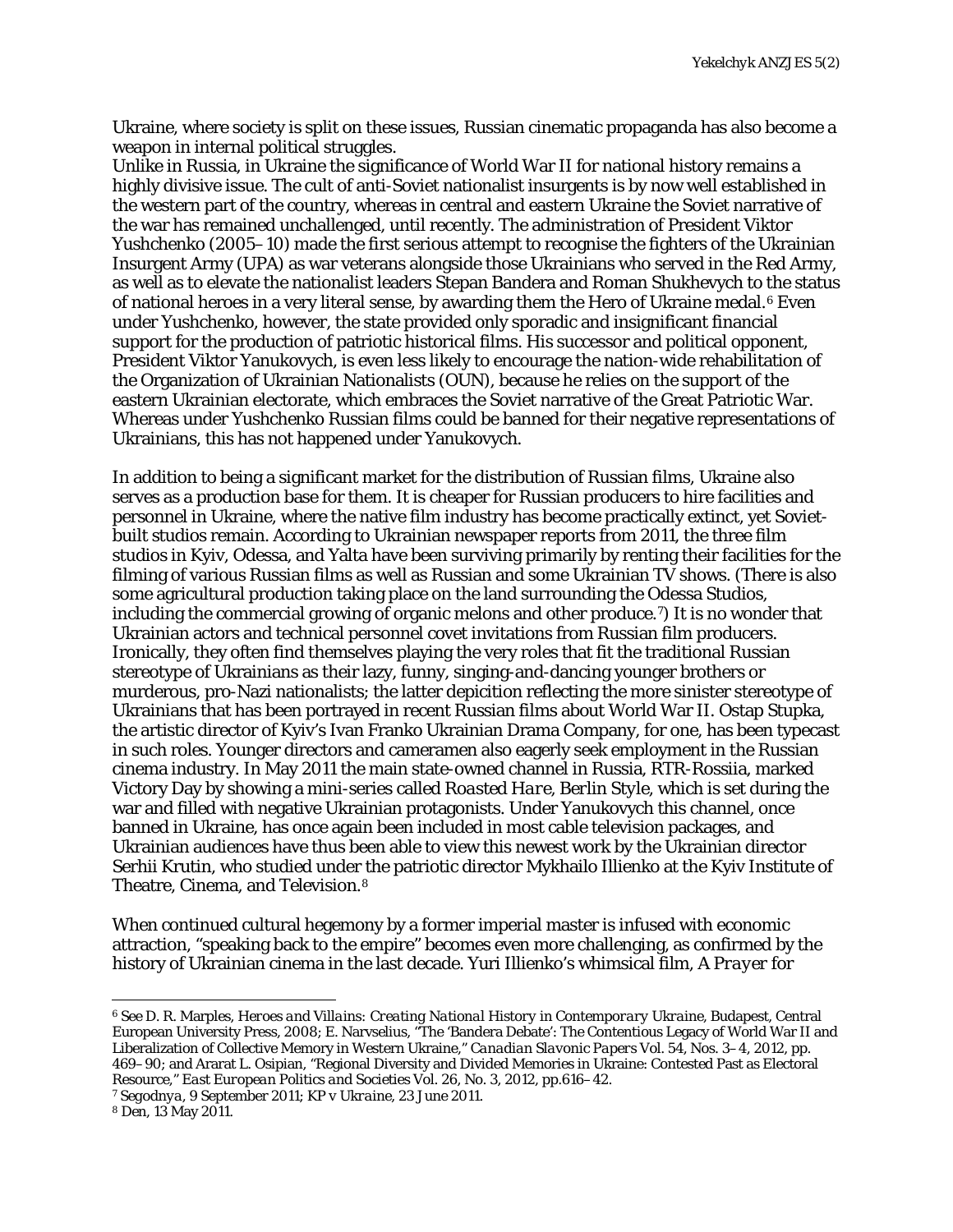*Hetman Mazepa* (2002), portraying colonial domination symbolically as sexualised violence, caused a scandal and was banned in Russia, primarily because of a homosexual rape scene involving Tsar Peter I and a Russian soldier. However, the Russian ban was largely symbolic because this complex allegorical film was not distributed in Ukraine either, not even in art-house theatres.<sup>[9](#page-3-0)</sup> In 2009 Russia marked the 200<sup>th</sup> anniversary of Gogol's birth by releasing an expensive historical costume drama, *Taras Bulba*, with its patriotic message skilfully redefined by moving Bulba's "Russian soul" speech to the opening scene. The Ukrainian cinema industry could only respond with a cheaply produced straight-to-DVD version, *The Tale of Taras Bulba*, based on the play version of the novel as staged by a provincial theatre. But it could not rival the splendor of the Russian version, which also featured in the title role Ukraine's preeminent actor and former minister of culture, Bohdan Stupka. Needless to say, it was the Russian film that enjoyed a repeat run on Ukrainian television.

Characteristically, *A Prayer* and *The Tale* tried to offer a Ukrainian version of history on the topic that is at the very core of the traditional foundational myth of the national past: Cossack glory. Providing a direct response to the Russian cinematic mythology of World War II has been more difficult, and not just because the Ukrainian population continues to be split on these issues. With funding from nationalist organizations and individual sponsors in the Ukrainian diaspora, the director Oles Yanchuk has made several films about anti-Soviet, nationalist heroes: biopics of Stepan Bandera (*Atentat*, 1995) and Roman Shukhevych (*The Undefeated*, 2000) and a film about one unit of the Ukrainian Insurgent Army (*The Iron Company*; the official English title was *The Company of Heroes*, 2004). A leading Ukrainian film critic, Oleksandr Rutkovsky, has compared these films to the worst examples of Soviet films about Bolshevik leaders and wartime partisans, which Communist Party activists were forced to watch after ideological conferences.<sup>[10](#page-3-1)</sup> Yanchuk's films never made it to theaters and, at best, were screened once or twice on Ukrainian television's least popular channels. However, Yanchuk has indicated in his interviews to the newspaper *Halychyna* that the regional television channel, Halychyna, which is available in Ukraine's westernmost regions, broadcasts them regularly. According to him, wherever the Halychyna channel is received, schoolchildren know his films.<sup>[11](#page-3-2)</sup> Of course, this indicates that films celebrating radical nationalist heroes reach mass audiences only in western Ukraine, where they once operated and are already being revered under the rule of a right-wing, nationalistic local administration. Here, no antidote to Russian mythology is needed.

Perhaps more importantly, all three films focus disproportionately on the postwar period, portraying the Ukrainian guerrillas on the defensive against the invading Soviet army and security police personnel (even if the action takes place partly in Poland or Czechoslovakia, as it does in the latter two films). It is much easier for audiences to take sides in such a setting, which would not have been the case with the portrayal of the bloody and chaotic, sometimes fratricidal, struggles of World War II that would also come in the same package with such difficult themes as the Holocaust and the Polish-Ukrainian violence in Volyn. Characteristically, none of the three films shows the nationalist guerrillas attacking Red Army units, let alone Soviet functionaries or civilians; but two of them include nearly identical scenes of the UPA's wartime surprise attacks on Nazi troops. The former topic remained too sensitive to handle even in a film intended primarily for a western Ukrainian audience.

<span id="page-3-0"></span><sup>9</sup> For an analysis of this film see Maryna Romanets, "Postcolonial On/scenity: The Sexualization of Political Space in Post-independence Ukraine," *Canadian-American Slavic Studies* Vol. 44, Nos. 1–2, 2010, pp. 178–99.

<span id="page-3-2"></span><span id="page-3-1"></span><sup>10</sup> *Dzerkalo tyzhnia*, 18 November 2000.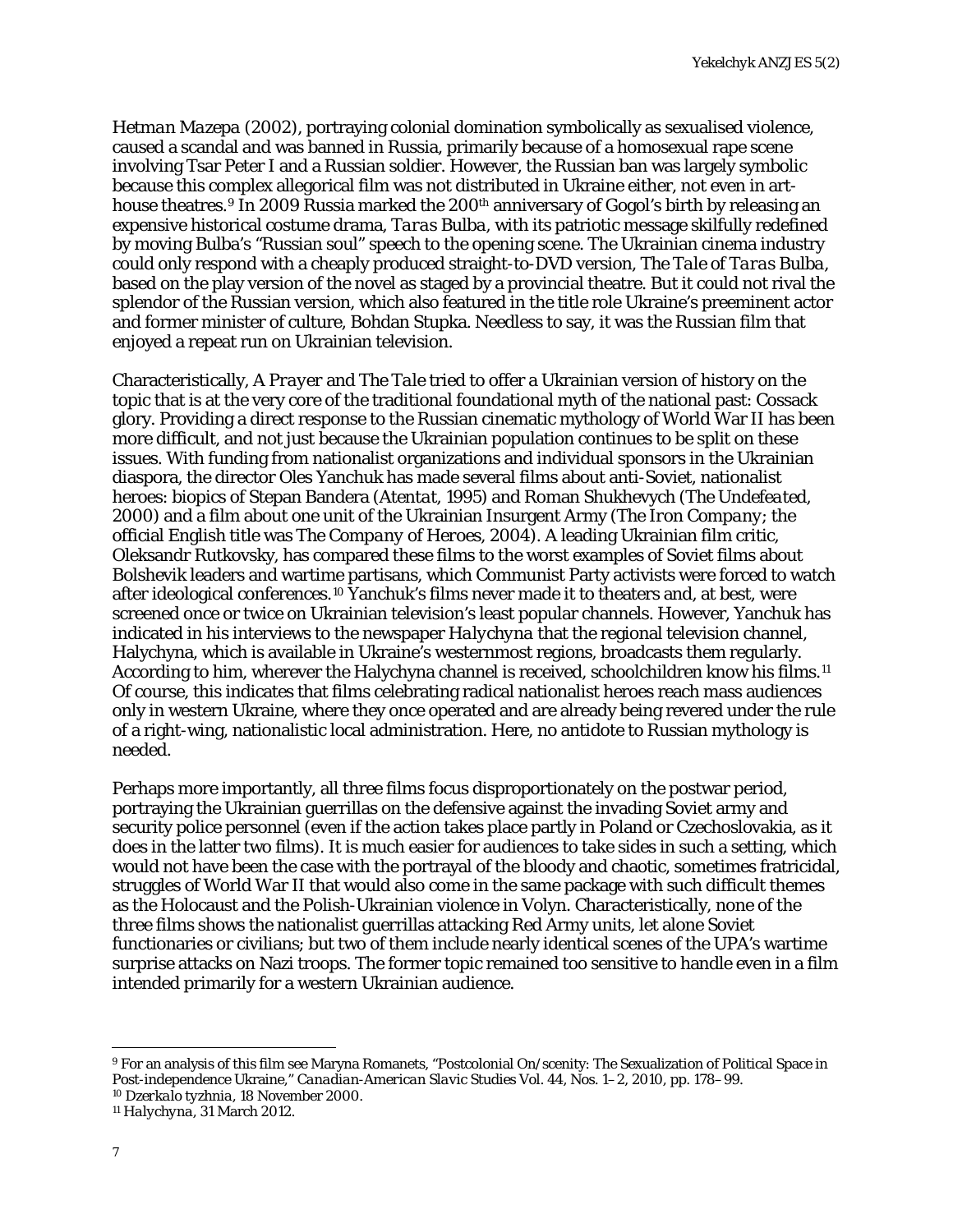Russian filmmakers did not display any such sensibility. In 2010 Ukraine's Ministry of Culture banned the distribution of the Russian war fantasy film, *We Are from the Future-2*. Its prequel, *We Are from the Future* (2008), was in most respects a typical, well-crafted Russian World War II film with interesting intertextual references to classic Soviet films. What set it apart, however, was the time-travel component. Four young men from St. Petersburg, none of them particularly patriotic, and one even a neo-Nazi of sorts, travel to a World War II battlefield as "black archeologists" to dig up various paraphernalia for resale. Magically transported to 1942, they learn in battle how to love the Motherland. Like so many Russian war films, this film included a negative Ukrainian character speaking Ukrainian, but in a twist on the predominant stereotype, he is the NKVD guard rather than a nationalist or Nazi helper.

In the sequel, however, the Ukrainians' role in World War II and the divergent Ukrainian and Russian historical memories of the war are positioned front and center. Made by another director and with some of the principal actors replaced, *We Are from the Future-2* was much less successful artistically, but it became a sensation because of its banning in Ukraine. The sequel's plot features the same four friends traveling to western Ukraine to take part in a battle re-enactment at Brody. This 1944 battle being the only significant military engagement of the SS Galicia Division against the Red Army, the stage seems set for a very physical clash of two heroic historical narratives.<sup>[12](#page-4-0)</sup>

However, such a clash happens before the re-enactments, at an outdoor dancing party, where firefighters have to break up a fight between the Russians and Ukrainians with jets of cold water. Significantly, the western Ukrainians portrayed in the film are never referred to as "Ukrainians," only as "Galicians," in an attempt to separate them from the implicitly more pro-Russian "Ukrainians." In the present, they are represented by a spoiled, physically unimpressive Seryi ("The Grey One," portrayed by Dmytro Stupka, the son of Ostap and grandson of Bohdan Stupka, and also a member of the Ivan Franko Ukrainian Drama Company), the son of a Ukrainian parliamentarian, who drives around in a Hummer in the company of his Ukrainianspeaking sidekick. Whenever something is not to his liking, Seryi threatens in Ukrainian to call his daddy on his expensive cell phone to straighten out his problems. Predictably, the two Ukrainians and the four Russians are transported into the past, to 1944, in order to undergo an ideological transformation in which they experience "true" history first-hand.

Interestingly enough, the six visitors from the future do not find themselves in the middle of the battle they were re-enacting, that is the SS Galicia Division's clash with the Red Army. Instead, they are instantly captured by a detachment of the Ukrainian Insurgent Army headed by a moonshine-drinking and bloodthirsty warlord (Ostap Stupka), who wants to test the captives' allegiances by making them execute in a nearby ravine a group of peasants, including women and children, for allegedly helping the Soviets. When the time travelers are unwilling to do so, the Ukrainian insurgents machine-gun the peasants and then order the two Ukrainian-speaking strangers to kill the four Russian speakers. A deus ex *machina*, in the form of a sudden German bombing attack, sends the six on new adventures that by the end of the film lead them to join a small Red Army unit trying to stop a massive German counterattack. It is noteworthy, however, that the filmmakers clearly wanted to lump together all the Ukrainian armed formations of the World War II period and brand them as cold-hearted killers of their own civilians.

In a highly symbolic counterpoint, the director makes Seryi's sidekick Taran, who earlier in the film had knocked down a small monument at a grave of Soviet soldiers, meet these very same

<span id="page-4-0"></span><sup>12</sup> On the SS Galicia Division's subsequent lionization in the Ukrainian diaspora and in western Ukraine, see Olesya Khromeychuk, "The Shaping of 'Historical Truth': Construction and Reconstruction of the Memory and Narrative of the Waffen SS 'Galicia' Division," *Canadian Slavonic Papers* Vol. 54, Nos. 3–4, 2012, pp. 443–67.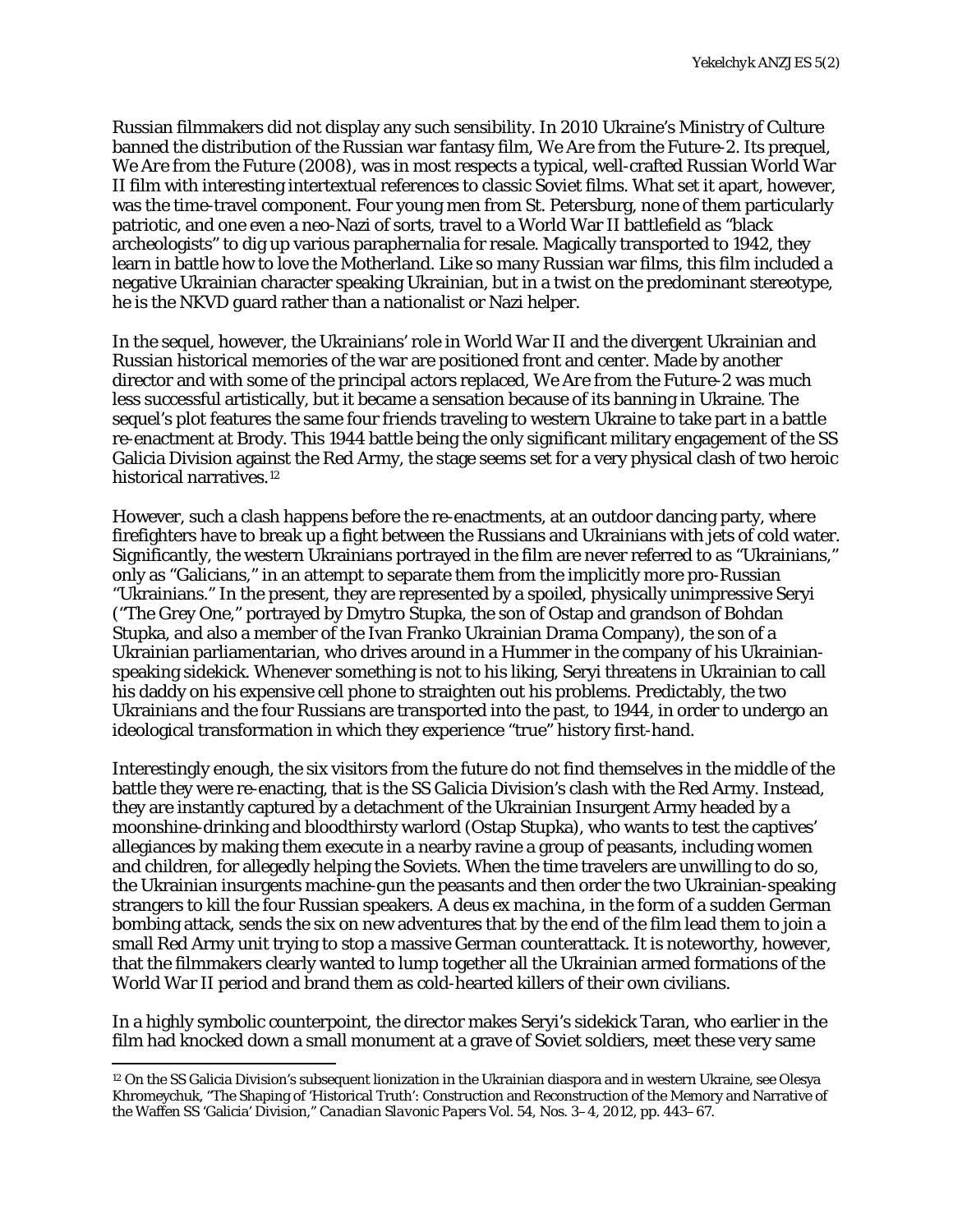soldiers just before their mortal combat in the same forest grove, when he is saving the newborn baby of a Soviet captain and a military nurse. Kneeling before the soldiers with a baby in his arms, Taran becomes a Pietà-like figure, as though replacing the memorial he had destroyed. Less subtle is the transformation of Seryi, who, after returning to the "present," switches to Russian and asks the re-enactment participant dressed as the Red Army officer for his (inexpensive) cell phone in order to call his mother, rather than his father, the parliamentarian. He has clearly rediscovered his "true" Russian self.

Just before the film's release in Russia in February 2010, Ukraine's Ministry of Culture blocked its simultaneous release in Ukraine as a work "promoting ethnic strife and demeaning the national pride of Ukrainians."[13](#page-5-0) February 2010 was the last month of Viktor Yushchenko's presidency, but this ban proved difficult to undo even after the pro-Russian administration of Viktor Yanukovych came to power. In November 2010 one of the leading Ukrainian television channels, ICTV, announced its intention to broadcast *We Are from the Future-2* in its coveted 9 p.m. film slot, but had to retract this decision after vocal protests from some Ukrainian activists. (The planned broadcast also coincided with the annual, week-long commemorations of the Holodomor, when Ukrainian citizens honour the victims of Stalin's manmade famine of 1932– 33.[14\)](#page-5-1) The channel finally showed the film in May 2012.

In general, the Yanukovych administration has tried to create the impression that it has been pursuing an independent policy in matters of film distribution rather than just following the Russian line. In March 2012 Ukraine's Ministry of Culture banned another Russian film, *August 2008*, which tried to put a human face on the Russian invasion of Georgia's South Ossetia region.[15](#page-5-2) However, Yanukovych followed Russia's example in creating the State Program on the Production and Distribution of National Films in 2011 and in the following year, the Council for the Promotion of National Cinema. To a large degree, these innovations were aimed at improving the administration's image in the sphere of Ukrainian culture, as well as controlling the distribution of state grant funds. Still, the amounts involved (95 million hryvnias, or US\$ 12 million in 2011) have been comparatively insignificant, and no projects on contentious historical topics have been funded thus far.[16](#page-5-3)

Meanwhile, in May 2012 another controversial Russian war film from Andrei Maliukov, the director of *We Are from the Future 2*, opened in Ukraine. *The Match* became even more contentious because the film's subject matter was life in Kyiv under the German occupation during World War II. The film was filmed entirely on location in Kyiv, Kharkiv, and Vasylkiv, a city near Kyiv, and its credits acknowledge the active participation of Ukrainian technical personnel, actors, and numerous extras. Oles Sanin, one of the most gifted, younger Ukrainian directors, worked on this project as an assistant director. Ukrainian actors were cast in many secondary roles, and they also played the two principal villains of the film: the policeman Deshchenia (Ostap Stupka) and the city mayor under Nazi rule, Barazii (Stanislav Boklan from Kyiv's Molodyi Theater). Essentially, *The Match* is a prime example of the Russian cinema industry using Ukraine as a filming location and Ukrainians as a labour force for the production of Russian historical myths. Moreover, in this case it was the Russian version of wartime events in Ukraine that was being filmed in Ukraine for subsequent consumption by Ukrainian as well as Russian audiences.

<span id="page-5-0"></span><sup>13</sup> *Kievskie vedomosti*, 19 January 2010; *Segodnya*, 16 February 2010.

<span id="page-5-1"></span><sup>14</sup> *Den*, 24 November 2010.

<span id="page-5-2"></span><sup>15</sup> *Dzerkalo tyzhnia*, 11 March 2012.

<span id="page-5-3"></span><sup>16</sup> *Segodnya*, 3 September 2011; *Den*, 15 February 2012.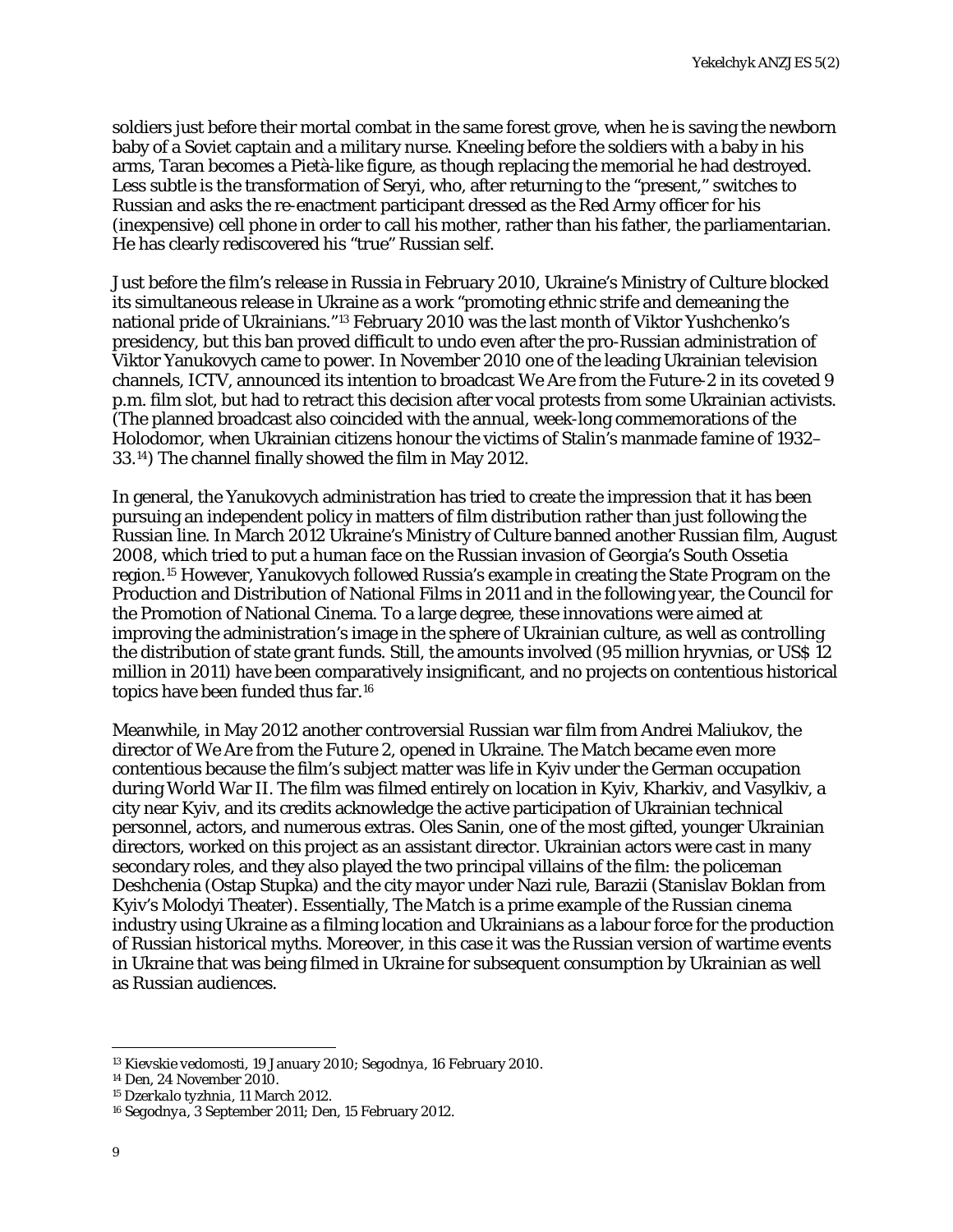As is often the case with contemporary Russian historical myths, the one that *The Match* reinforces is a refurbished version of the old Soviet myth. The film lionises the soccer players from the Dynamo Kyiv team who, as the official Soviet version goes, won a "death match" in August 1942 against a team of German air defence amateurs and were consequently executed by the Nazis. Subsequent research after the collapse of the USSR revealed that in fact the Ukrainian team from Kyiv had won many games against German and Hungarian military amateur teams. Their team, called Start, included only five players from the prewar Dynamo Kyiv. The Gestapo arrested them because it had received a denunciation that the Dynamo players had all served formally in the NKVD, the Dynamo club being a sports arm of the NKVD. The players were executed together with other POWs much later, in the spring of 1944, apparently as random hostages in retribution for an attempt on the life of a German police official.<sup>[17](#page-6-0)</sup> Still, the legend has had a long life in popular memory and been fuelled by two Soviet films on this topic, as well as books and monuments. The filmmakers chose to end the film with a victory over the Germans on the soccer field followed by a story line text informing viewers that in 2005 the German prosecutor's office did not find a direct link between the win and the executions. Viewers were thus being invited to form their own opinion based on the film's heroic pathos rather than the former enemy's denial.

If the makers of *The Match* were intent on renewing Soviet patriotic mythology, they did so in full awareness of more recent Russian-Ukrainian political tensions. There are actually two games and two victories of Start that receive approximately equal coverage in the film, the first one not over the Germans but another Kyivan team called Rukh. "Rukh" is the Ukrainian word for "movement," and there was indeed such a soccer team in wartime Kyiv, but to Russian film audiences the term denotes the name of the Ukrainian popular front from the late 1980s, which they associate with minority nationalism leading to the Soviet empire's collapse. In the film the Rukh team is an explicitly "Ukrainian" team as opposed to the "Soviet" Start. Rukh is organised by the film's Ukrainian villain, the mayor's advisor on sports and culture, who is played by the Kyivan actor Oleksandr Kobzar. The filmmakers preserved his protagonist's real Russiansounding name, Georgii Shvetsov, but portrayed him as a Ukrainian nationalist. His boss, the mayor of Kyiv, who looks and speaks like President Yushchenko, is even more of a nationalist. The mayor says at some point that the leadership (*provid*) of the Organization of Ukrainian Nationalists assigned him to this post. This is probably historically incorrect, because the OUN did not exercise control over the Germans' appointments of senior figures in Kyiv's municipal administration, but it serves well the film's overall purpose of connecting present-day Ukrainian activists to wartime Ukrainian nationalists and through them, to the Nazis. The mayor's name, Barazii, is an obvious reference to the third Nazi-appointed mayor of Kyiv, Volodymyr Bahazii, who was a member of the Melnykite wing of the OUN, executed by the Germans in the summer of 1942.[18](#page-6-1) In the film the mayor is obsessed with Anna, the lover of the main positive protagonist, the goalkeeper Nikolai Ranevich, and forces her to live with him in exchange for saving Ranevich's life. Deshchenia (Ostap Stupka), Ranevich's Ukrainian-speaking neighbour in the communal apartment, is the most morally reprehensible character in the film. He steals from his neighbours, peeps at their women, and makes derogatory remarks about Jews. Under Nazi rule he ends up as a policeman who takes part in executions. (One wonders what Stupka was thinking when, during an interview, he defended his decision to accept this role by saying that he would be portraying "quite an interesting and colourful character."[19](#page-6-2))

<span id="page-6-0"></span><sup>17</sup> See V. I. Prystaiko, *Chy buv "match smerti"?: Dokumenty svidchat*, Kyiv, EksOb, 2006.

<span id="page-6-1"></span><sup>18</sup> See K. Berkhoff, *Harvest of Despair: Life and Death in Ukraine under Nazi Rule*, Cambridge, Mass., Harvard University Press, 2004, pp. 51–52.

<span id="page-6-2"></span><sup>19</sup> *Gazeta po-kievski*, 3 June 2011.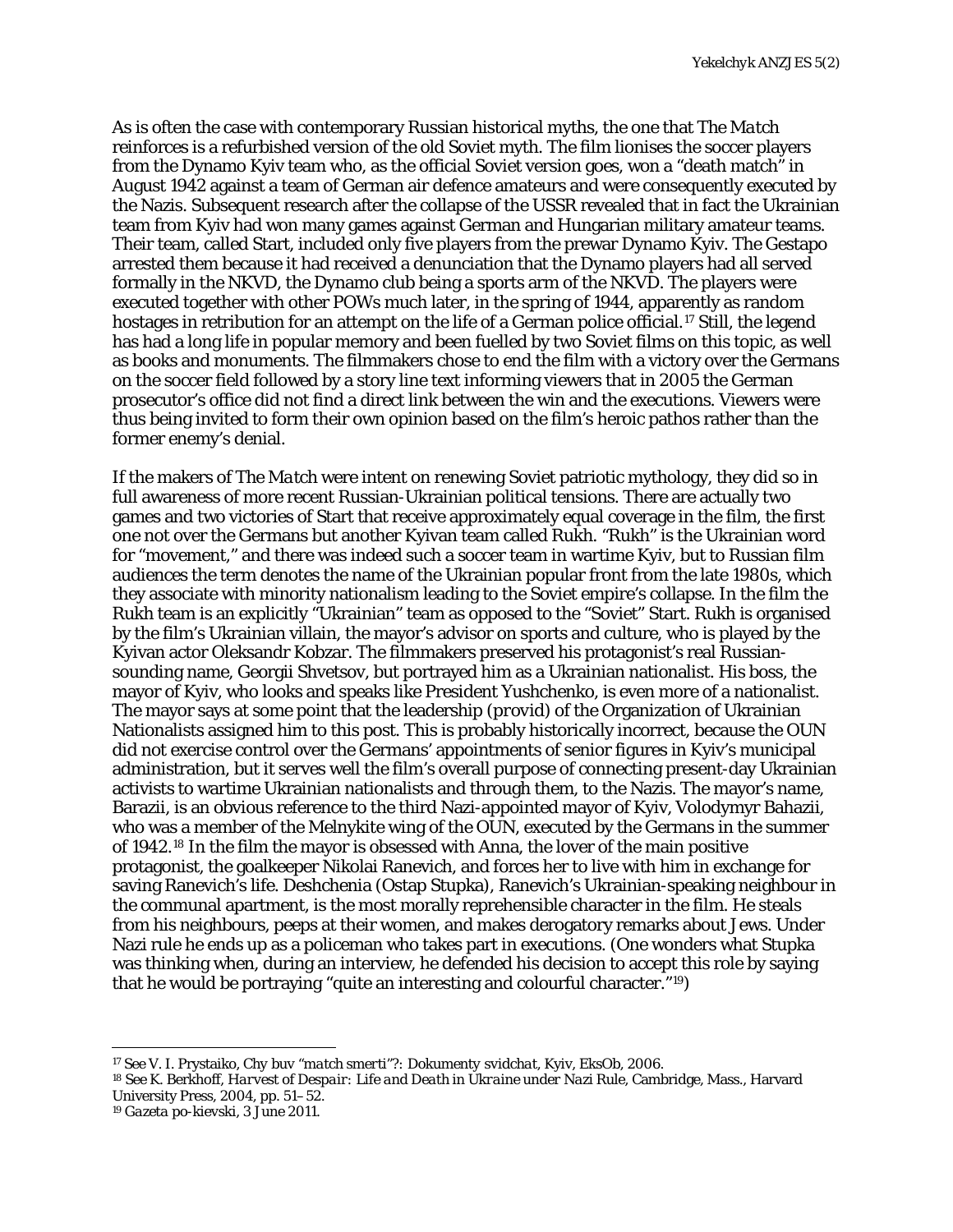Thus, if audiences are encouraged to identify with "our people" from the Start team, then the first enemy whom "our people" defeat is the Ukrainian team. The sole "ideological enemy" is the Ukrainian politician, who steals the main protagonist's lover. The film also shows Ukrainianspeaking auxiliary policemen wearing blue-and-yellow armbands and beating up Jews in the city and later helping the Germans herd them into the killing field of Babi Yar. Even longer and more elaborate is the scene in Babi Yar, partly filmed in slow motion, in which Ukrainian policemen and the German SS are brutally killing patients from the city's psychiatric hospital. This is historically incorrect because the mentally ill were actually gassed by German *Einsatzgruppe* personnel in a gas van on the hospital grounds, but this distortion of fact was apparently important for the filmmakers' agenda.<sup>[20](#page-7-0)</sup> The acts of fatally bludgeoning the helplessly insane and then shooting them one by one symbolically represent pure violence devoid of ideology, an absurdly sadistic slaughter of childlike individuals, of which only the SS and Ukrainian policemen were capable. The Russian-speaking female doctor witnessing this massacre loses her mind.

In general, all the film's negative protagonists speak Ukrainian, while all the positive ones speak Russian. The only exception, the elderly Ukrainian-speaking yard keeper who helps Anna save a Jewish girl, is clearly a gesture aimed at offsetting this obvious language encoding of good and evil. Significantly, the only Ukrainian-speaking player on the Start team, Mykola, switches to Russian during the "death match," and his teammates start calling him "Nikolai." When Mayor Barazii senses that the Germans no longer trust him and he decides to save Anna by sending her away, the moment finally comes for him to switch to Russian with her, because it is his "true self" that is now speaking in the face of death.

The controversy around *The Match* erupted even before its release in Ukraine. A slight delay in the issuance of official approval made headlines in the world media, in part because of the buildup to the Euro 2012 games slated to take place in Ukraine and Poland that summer. *The Independent* published, somewhat prematurely, an article entitled "Ukraine Blocks Football Film over Nazi 'Death Match.'"[21](#page-7-1) In fact, the distribution permit was issued before the intended opening date. However, the police had to be called in when members of the right-wing Svoboda Party protested at the premiere held in Kyiv's main cinema theater Ukraina. Among the detained protestors were the two sons of the late director Yuri Illienko, who made *A Prayer for Hetman Mazepa*.[22](#page-7-2) In the western Ukrainian city of Rivne the municipal authorities sided with the Ukrainian cultural and political organizations protesting the film's opening and provided 10,000 hryvnias to compensate the city's main cinema theater for breaking the distribution agreement.[23](#page-7-3)

At the time when the sons of Yuri Illienko were demonstrating at the opening of *The Match*, the director's brother Mykhailo completed *Firecrosser* (2012), the first Ukrainian film to offer a meaningful national alternative to the Russian mythology of World War II. *Firecrosser* not only became the first Ukrainian film to receive mass distribution nationally. It also grossed more per copy on the thirty copies that were printed than an average Hollywood blockbuster would on

<span id="page-7-3"></span><sup>23</sup> "U Rivnomu domohlysia zaborony filmu pro 'match smerti,'" Novyny TSN, 27 April 2012

<sup>20</sup> A. Kuznetsov, *Babii Iar: roman-dokument*, Kyiv, Radianskyi pysmennyk, 1991, p. 113. l

<span id="page-7-1"></span><span id="page-7-0"></span><sup>21</sup> *The Independent*, 20 April 2012.

<span id="page-7-2"></span><sup>22</sup> "V Kieve pytalis sorvat pokaz filma 'Match,' zaderzhano okolo 20 natsionalistov" [<http://focus.ua/society/228948/>](http://focus.ua/society/228948/), accessed 23 September 2013. The younger of the Illienko brothers, Andrii, was elected to the parliament in 2012 as number five on the Svoboda list. He heads the party's organization in Kyiv and has co-ordinated the party's national campaign against what it calls "illegal migration to Ukraine."

[<sup>&</sup>lt;http://tsn.ua/ukrayina/u-rivnomu-domoglisya-zaboroni-filmu-pro-match-smerti.html>](http://tsn.ua/ukrayina/u-rivnomu-domoglisya-zaboroni-filmu-pro-match-smerti.html), accessed 23 September 2013.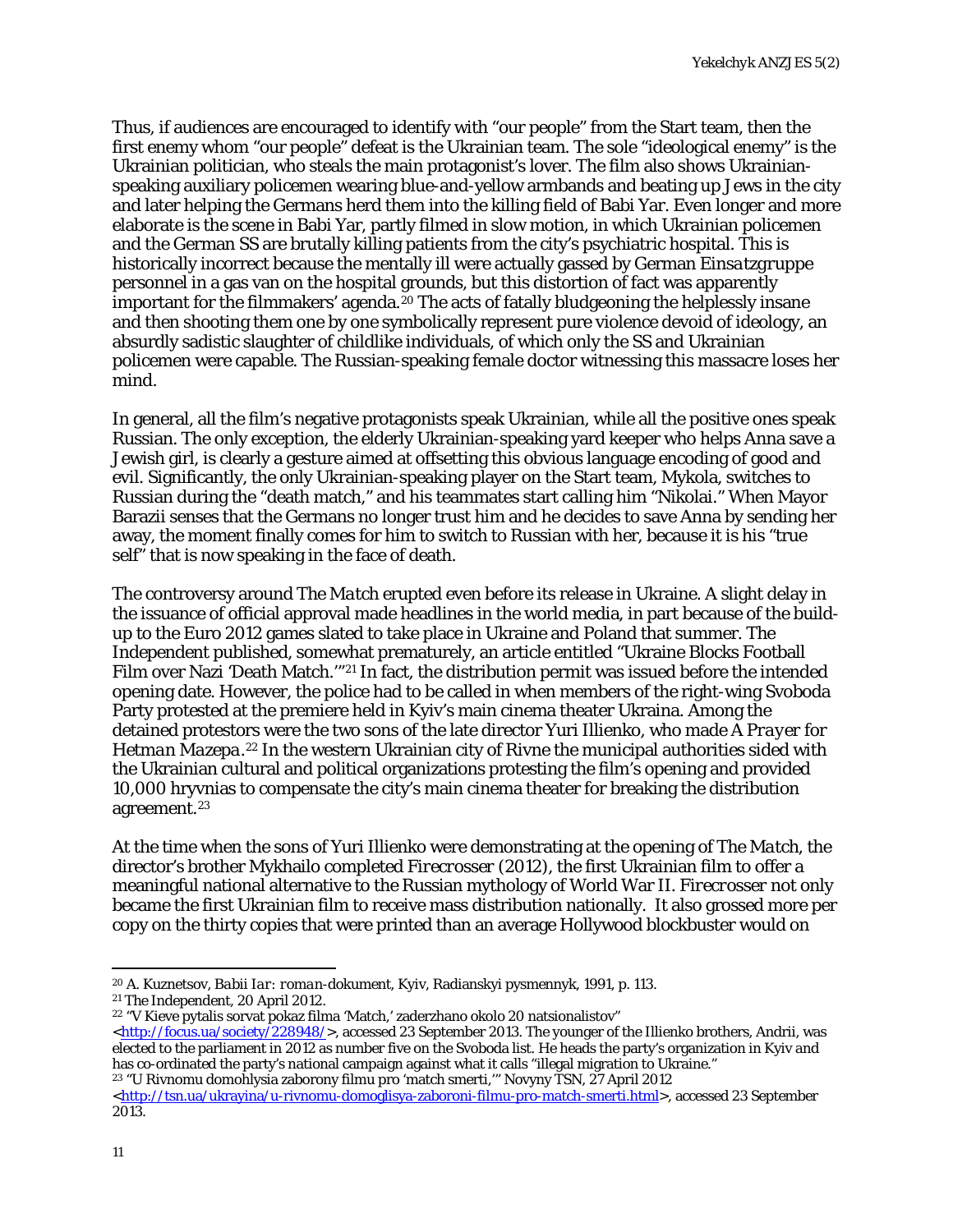approximately fifty to seventy copies in Ukraine.<sup>[24](#page-8-0)</sup> Ukrainian intellectuals also welcomed the film. Oksana Zabuzhko, a leading literary figure, declared that the film's main protagonist represented nothing less than the culmination of Ukraine's search for a new national hero.<sup>[25](#page-8-1)</sup>

The film's main hero merits a closer look. The filmmakers claimed that they based the plot line on a true story about the Soviet Air Force pilot Ivan Dotsenko (sometimes spelled Datsenko), an ethnic Ukrainian who was decorated for his wartime exploits with the gold star of the Hero of the Soviet Union. German air defenses shot down Dotsenko's bomber over the western Ukrainian city of Lviv on 19 April 1944, and its entire crew was presumed dead. However, in the 2000s some Ukrainian journalists created an attractive legend that Dotsenko had survived and after the war somehow became an aboriginal chief in Canada. They cited various versions of a story recounted on many occasions by the famous Soviet Chechen dancer Makhkmud Esambaev, who allegedly met a Ukrainian-speaking aboriginal chief in Canada during the World's Fair in Montreal in 1967.[26](#page-8-2) However, Esambaev died in 2000, and no one could confirm or disprove any versions of the legend ascribed to him. In any case, the filmmakers renamed their main protagonist Ivan Dodoka, which allowed them to give free rein to their imagination. The narrative they invented, however, is very telling in that it suggests a new version of the national myth. Instead of attempting to dismiss wholesale the well-entrenched Soviet cult of the Red Army's "liberation," they modify it. Their hero is not an UPA fighter but a Soviet Ukrainian who takes on the Stalinist system.

In the film, the young Ivan's Ukrainian identity is established through references to the famine of 1932–33 and popular religion; his father is hiding the family icons in the same alcove where he has concealed some grain to feed his family. The filmmakers also present his distinguished service in the Red Army through a whimsical prism typical of the Ukrainian "poetic school" of late Soviet cinema. Dodoka is shot down not when he is bombing a western Ukrainian city, but while trying to help a flock of storks get across the front line. The whimsical elements quickly become surrealistic, if not blatantly absurd. As it turns out, Ivan, who comes from a long line of Cossack sorcerers (*kharakternyky*), owes his flying skills to a Ukrainian magical formula. Another Ukrainian incantation repels wild animals. A further effort to merge folk poetics with contemporary mass culture turns into a caricature when Ivan transforms himself into a werewolf. Captured first by the Germans and subsequently imprisoned in the Stalinist Gulag, he escapes by somersaulting over his own belt (which must be well worn), and disappears into the woods as a wolf.

As Ivan (played by the Kyivan actor Dmytro Linartovych, who turns in a great performance) makes his way through Siberia to North America in a series of hard-to-believe coincidences, he allegorically connects two Ukrainian myths: the Soviet one of wartime heroism and the diasporan one of finding refuge in the free world. In the film's finale he reconciles himself to the prospect of never seeing Ukraine and his family again and starts building a Ukrainian hut in the isolated First Nations village that gave him refuge. He is dressed in aboriginal clothes, but wears his gold star of the Hero of the Soviet Union. The filmmakers were not interested in showing him joining the organised Ukrainian diaspora because his flight from the Stalinist reality could only be directed into a poetic space that was close to nature. Yet, it was important for them to establish his separation from post-Stalinist, Soviet Ukrainian identity. In one of the flash-

<span id="page-8-0"></span><sup>&</sup>lt;sup>24</sup> Stanislav Prytula, "Iak robytsia ukrainske kino," <<u>http://polit.ua/articles/2013/02/15/prytula.html</u>>, accessed 23 September 2013. l

<span id="page-8-1"></span><sup>25</sup> Oksana Zabuzhko, "Vyklykannia heroia, abo khto proishov kriz ruiny," broadcast by the Ukrainian Service of Radio Liberty on 1 March 2012; located at [<http://www.radiosvoboda.org/content/article/24500860.html>](http://www.radiosvoboda.org/content/article/24500860.html), accessed 23 September 2013.

<span id="page-8-2"></span><sup>26</sup> See, e.g., *Ukraina moloda*, 19 January 2012, and *Halychyna*, 26 January 2012.